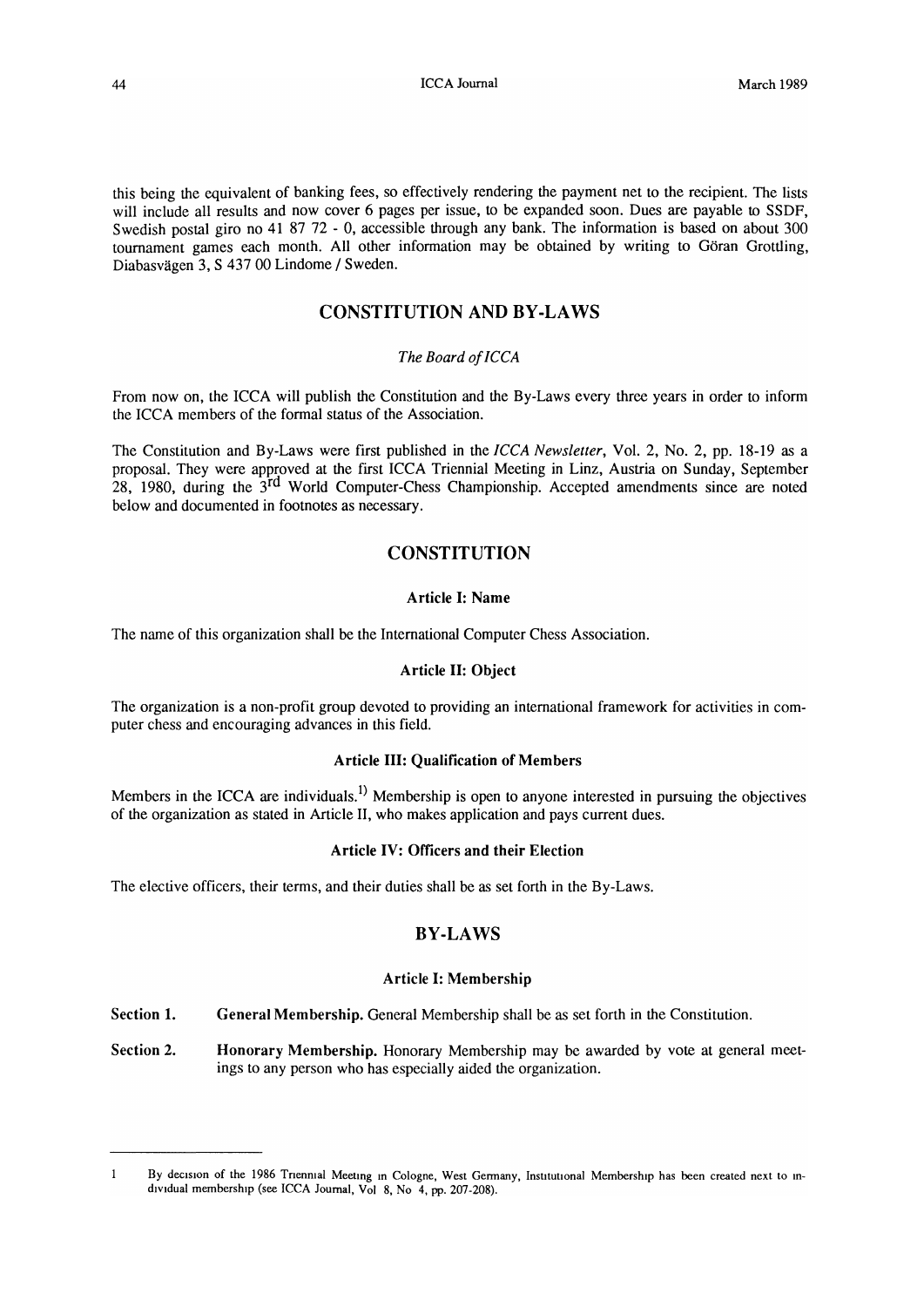#### Article II: Meetings

- Section 1. The World Championship and the Triennial Meeting. The ICC A wIll hold a World Computer Chess Championship every three  $(3)$  years. The first championship to be held under ICCA auspices will be in 1980. The Trienmal Meeting will take place during and at the site of the World Championship.
- Section 2. Other Meetings. Other meetings of the ICCA may be called from time to time to be held concurrent with and at the site of major international computer chess tournaments.
- Section 3. Ouorum. A quorum at the Trienmal Meeting will consist of at least twenty  $(20)$  members.

## Article III: Officers

- Section 1. Elective Officers. The elective officers of the organization shall consist of a President, Vice-President and Secretary-Treasurer They shall constitute the Executive Committee of the organization and shall be charged with the administrative affairs of the ICCA.
- Section 2. Elections. Elections for the members of the Executive Committee will be held at each Trienmal Meeting, with elected officers taking on their duties at the end of that meeting Nominations are to be made by petition no later than three (3) months before the elections. The *ICCA Journal*<sup>2)</sup> will announce the candidates at least two (2) months before the election At least five (5) member signatures are required on each nominating petition All candidates for election must have been members of the ICCA for no less than two  $(2)$  years. Officers are elected by a majority of those present and voting, via secret, written ballot. Runoffs will be held if no candidate receives a simple majority. The candidate with the least votes will be eliminated from the ballot for each runoff, until one candidate receives the simple majority.
- Section 3. Terms of Office. All members of the Executive Committee serve for a three-year term.
- Section 4. Executive Committee. The Executive Committee shall be presided over by the President.

## Article IV: Standing Committees

- Section 1. Chairmen. Committee Chairmen are appointed for a three-year term by the Executive Committee.
- Section 2. Standing Committees. Standing Committees shall be the Publications Board, the Ranking Committee, the Tournament Organizing Committee, the Sanctioning Committee, the Program Rights Committee, the Standards Committee, and the Liaison Committee.
- Section 3. Publications Board. The Publications Board will encourage the publication of technical and non-technical works on the subject of computer chess. The official publication of the ICCA shall be the *ICCA Journal*
- Section 4. Ranking Committee. The Ranking Committee will establish a rating or ranking system for programs and will rank and rate active programs.
- Section 5. Tournament Organizing Committee. The Tournament Organizing Committee will assist local organizers to the degree necessary with ICCA-sanctioned events This committee will organize the World Championship (see Article II, Section 1 of the By-Laws).

<sup>2</sup> The original text read ICCA Newsletter, which has since changed its name This substitution has been carried out consistently throughout the By Laws